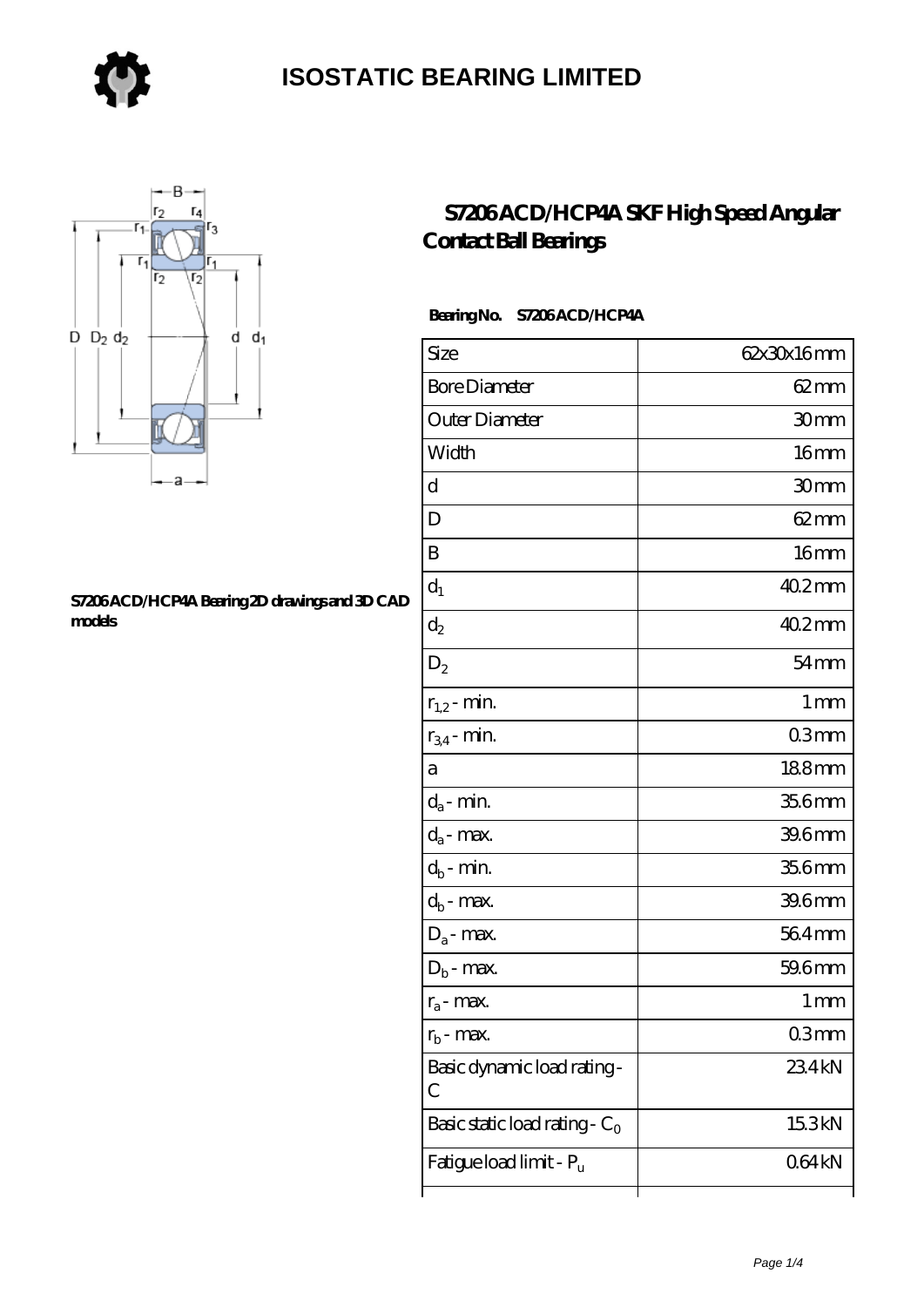

# **[ISOSTATIC BEARING LIMITED](https://store-isabelmarant.com)**

| Limiting speed for grease<br>lubrication | 26000r/min   |
|------------------------------------------|--------------|
| Ball - $D_w$                             | $9.525$ mm   |
| $Ball - z$                               | 13           |
| Calculation factor - e                   | 068          |
| Calculation factor - $Y_2$               | 0.87         |
| Calculation factor - $Y_0$               | 038          |
| Calculation factor - $X_2$               | 041          |
| Calculation factor - $Y_1$               | 092          |
| Calculation factor - $Y_2$               | 1.41         |
| Calculation factor - $Y_0$               | 0.76         |
| Calculation factor - $X_2$               | 067          |
| Preload class $A - G_A$                  | 150N         |
| Preload class $B - G_B$                  | 300N         |
| Preload class $C$ - $G_C$                | 600N         |
| Preload class $D - G_D$                  | 1200N        |
| Calculation factor - f                   | 1.05         |
| Calculation factor - $f_1$               | 099          |
| Calculation factor - f <sub>2A</sub>     | 1            |
| Calculation factor - $f_{2B}$            | 1.01         |
| Calculation factor - $f_{\chi}$          | 1.03         |
| Calculation factor - $f_{ZD}$            | 1.06         |
| Calculation factor - $f_{HC}$            | 1.01         |
| Preload class A                          | 116N/micron  |
| Preload class B                          | 152N/micron  |
| Preload class C                          | 201 N/micron |
| Preload class D                          | 271 N/micron |
| $d_1$                                    | $402$ mm     |
| $\mathrm{d}_2$                           | $402$ mm     |
| $D_2$                                    | 54 mm        |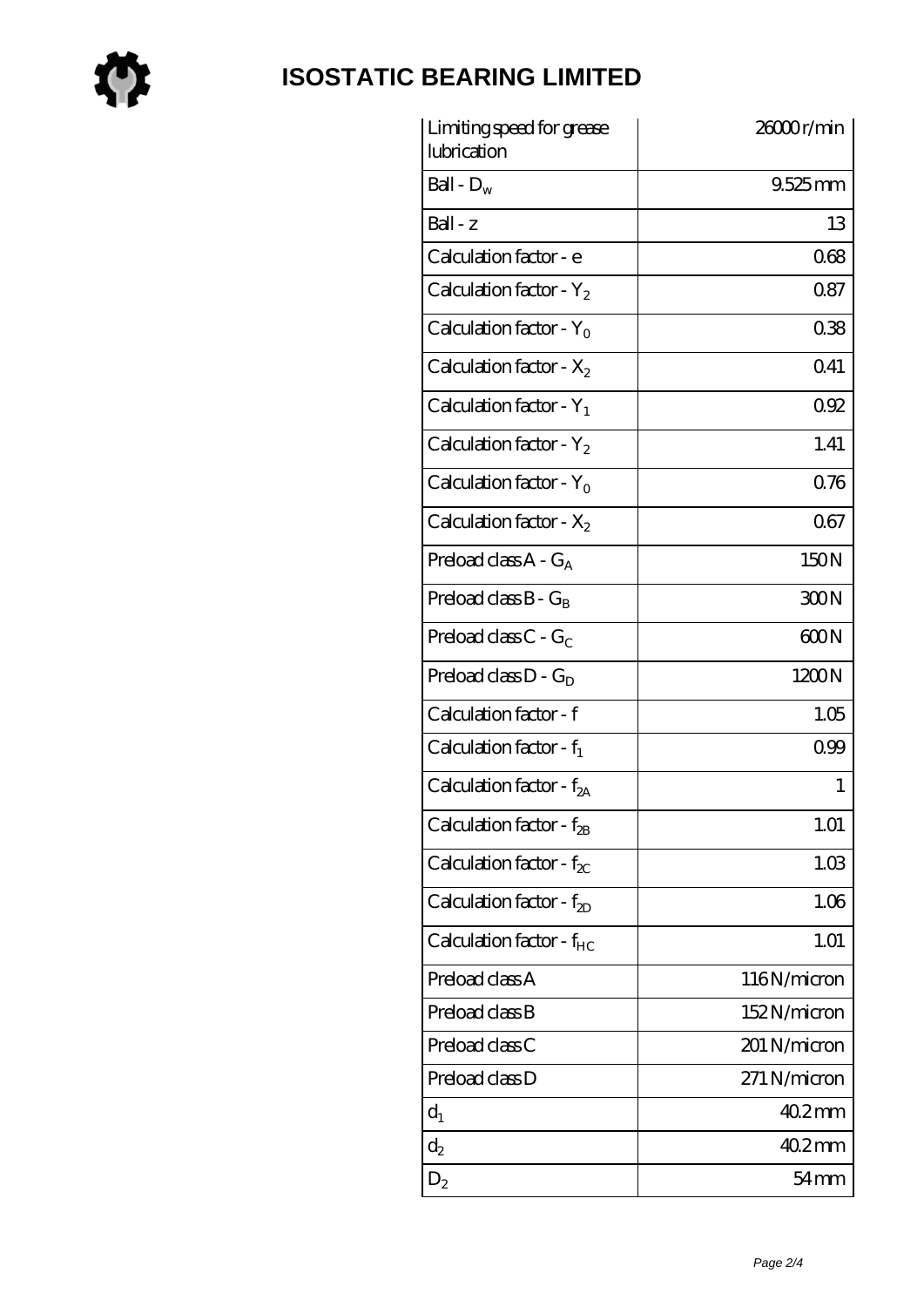

| $r_{1,2}$ min.                             | 1 <sub>mm</sub>        |
|--------------------------------------------|------------------------|
| $r_{34}$ min.                              | 03mm                   |
| $d_a$ min.                                 | 35.6mm                 |
| $d_a$ max.                                 | 39.6mm                 |
| $d_h$ min.                                 | 35.6mm                 |
| $d_h$ max.                                 | 39.6mm                 |
| $D_a$ max.                                 | 564mm                  |
| $D_{b}$ max.                               | 59.6mm                 |
| $r_a$ max.                                 | $1 \,\mathrm{mm}$      |
| $rb$ max.                                  | 03 <sub>mm</sub>       |
| Basic dynamic load rating C                | 234kN                  |
| Basic static load rating $C_0$             | 15.3kN                 |
| Fatigue load limit Pu                      | 064kN                  |
| Attainable speed for grease<br>lubrication | 26000r/min             |
| Ball diameter $D_w$                        | $9525$ mm              |
| Number of balls z                          | 13                     |
| Preload class $AG_A$                       | 150N                   |
| Static axial stiffness, preload<br>classA  | 116N/μ m               |
| Preload class $BG_B$                       | 300N                   |
| Static axial stiffness, preload<br>classB  | 152N/μ m               |
| Preload class C $G_C$                      | 600N                   |
| Static axial stiffness, preload<br>classC  | 201 N/μ m              |
| Preload class $D G_D$                      | 1200N                  |
| Static axial stiffness, preload<br>classD  | $271\,\mathrm{N}\mu$ m |
| Calculation factor f                       | 1.05                   |
| Calculation factor $f_1$                   | 0.99                   |
| C alculation factor $f_{2A}$               | 1                      |
| Calculation factor $f_{\rm 2B}$            | 1.01                   |
| Calculation factor $f_{\chi}$              | 1.03                   |